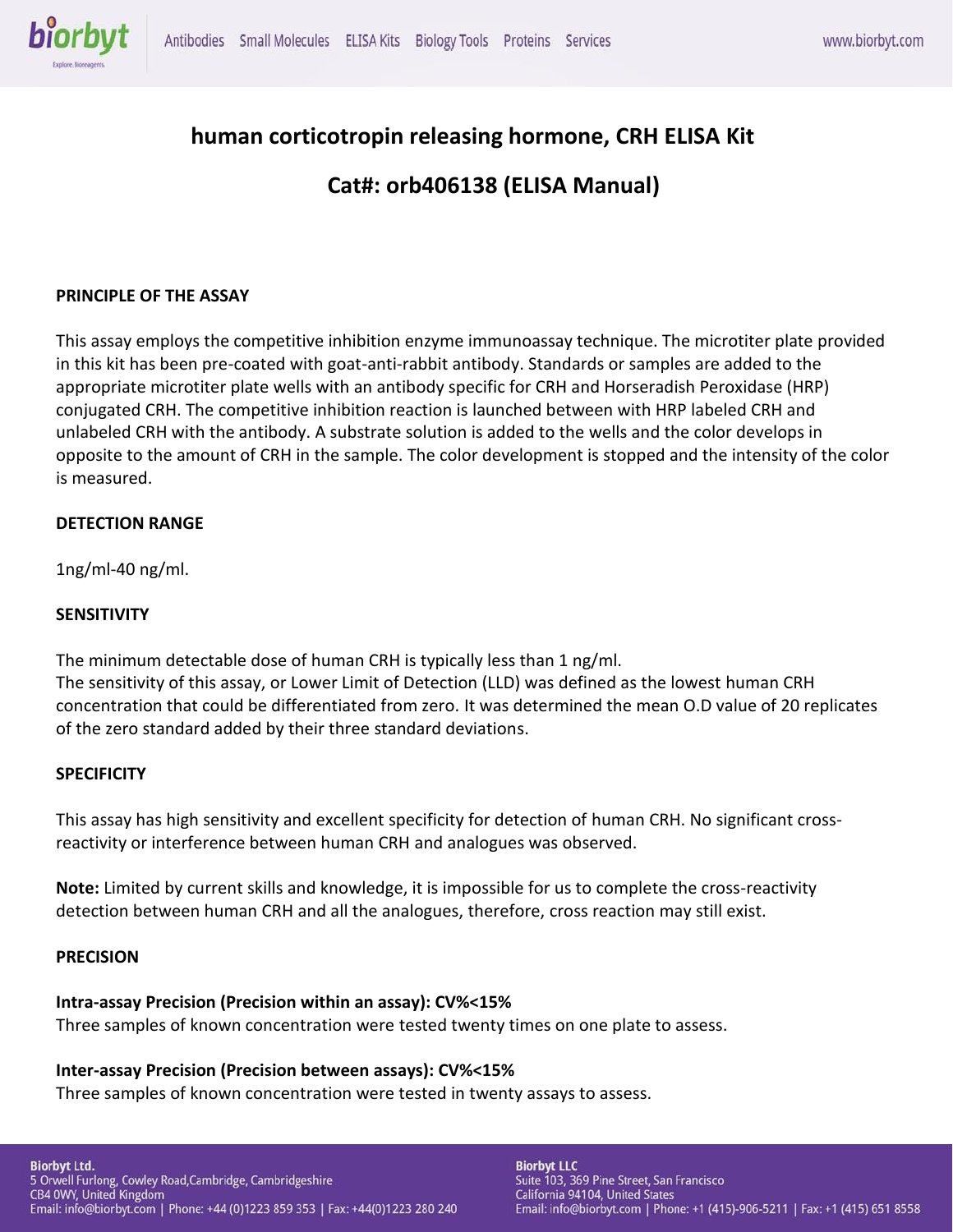

# **LIMITATIONS OF THE PROCEDURE**

- **FOR RESEARCH USE ONLY. NOT FOR USE IN DIAGNOSTIC PROCEDURES.**
- The kit should not be used beyond the expiration date on the kit label.
- Do not mix or substitute reagents with those from other lots or sources.
- If samples generate values higher than the highest standard, dilute the samples and repeat the assay.
- Any variation in operator, pipetting technique, washing technique, incubation time or temperature, and kit age can cause variation in binding.
- This assay is designed to eliminate interference by soluble receptors, binding proteins, and other factors present in biological samples. Until all factors have been tested in the Immunoassay, the possibility of interference cannot be excluded.

# **MATERIALS PROVIDED**

| Reagents                       | Quantity          |
|--------------------------------|-------------------|
| Assay plate                    | $1(96$ wells)     |
| Standard                       | $6 \times 0.5$ ml |
| Antibody                       | $1 \times 6$ ml   |
| HRP-conjugate                  | $1 \times 6$ ml   |
| Wash Buffer (20 x concentrate) | $1 \times 15$ ml  |
| Substrate A                    | $1 \times 7$ ml   |
| Substrate B                    | $1 \times 7$ ml   |
| <b>Stop Solution</b>           | $1 \times 7$ ml   |
| Adhesive Strip (For 96 wells)  | 4                 |
| Instruction manual             | 1                 |

#### **STANDARD CONCENTRATION**

| -<br>- - -<br>uudi u<br>o tar                   | --<br>JU | . . | $\sim$<br>- - | $\sim$<br>ັ               |                   | $\sim$ $\sim$<br>--         |
|-------------------------------------------------|----------|-----|---------------|---------------------------|-------------------|-----------------------------|
| $\cdot$<br>----<br><br>'ml<br>tior<br>(ng,<br>m | -C       |     |               | -<br>---<br>$\sim$ $\sim$ | $\sim$<br>້<br>__ | $\mathbf{r}$<br>ᅮ<br>$\sim$ |

#### **STORAGE**

| Unopened kit                                                                                                                                                                                                                       | <sup>1</sup> Store at 2 -8°C. Do not use the kit beyond the expiration date. |  |
|------------------------------------------------------------------------------------------------------------------------------------------------------------------------------------------------------------------------------------|------------------------------------------------------------------------------|--|
| Opened kit                                                                                                                                                                                                                         | May be stored for up to one month at 2 -8° C.                                |  |
| $\mathcal{L}$ and the set of the set of the set of the set of the set of the set of the set of the set of the set of the set of the set of the set of the set of the set of the set of the set of the set of the set of the set of |                                                                              |  |

**\*Provided this is within the expiration date of the kit.**

#### **OTHER SUPPLIES REQUIRED**

- Microplate reader capable of measuring absorbance at 450 nm, with the correction wavelength set at 600 nm -630 nm.
- An incubator which can provide stable incubation conditions up to 37°C±0.5°C.
- Squirt bottle, manifold dispenser, or automated microplate washer.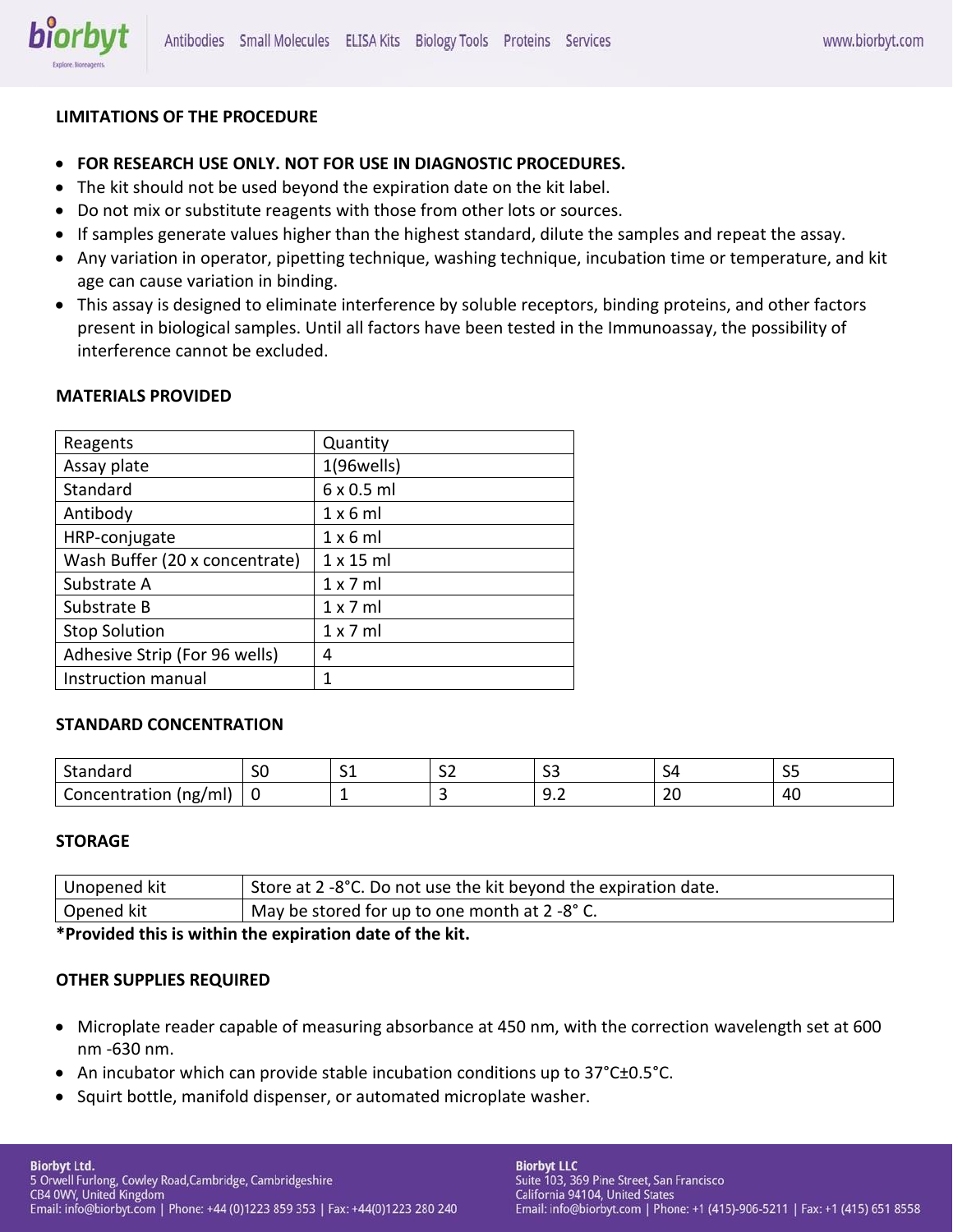

- Absorbent paper for blotting the microtiter plate.
- 100 mL and 500 mL graduated cylinders.
- Deionized or distilled water.
- Pipettes and pipette tips.
- Test tubes for dilution.

# **PRECAUTIONS**

The Stop Solution provided with this kit is an acid solution. Wear eye, hand, face, and clothing protection when using this material.

# **SAMPLE COLLECTION AND STORAGE**

- **Serum** Use a serum separator tube (SST) and allow samples to clot for two hours at room temperature or overnight at 4°C before centrifugation for 15 minutes at 1000 ×g. Remove serum and assay immediately or aliquot and store samples at -20°C or -80°C. Avoid repeated freeze-thaw cycles.
- **Plasma** Collect plasma using EDTA, or heparin as an anticoagulant. Centrifuge for 15 minutes at 1000 ×g at 2-8°C within 30 minutes of collection. Assay immediately or aliquot and store samples at -20°C or -80°C. Avoid repeated freeze-thaw cycles.
- **Tissue Homogenates** 100mg tissue was rinsed with 1X PBS, homogenized in 1 ml of 1X PBS and stored overnight at -20°C. After two freeze-thaw cycles were performed to break the cell membranes, the homogenates were centrifuged for 5 minutes at 5000 x g, 2 -8°C. The supernate was removed and assayed immediately. Alternatively, aliquot and store samples at -20°C or -80°C. Centrifuge the sample again after thawing before the assay. Avoid repeated freeze-thaw cycles.

#### **Note:**

- 1. Biorbyt is only responsible for the kit itself, but not for the samples consumed during the assay. The user should calculate the possible amount of the samples used in the whole test. Please reserve sufficient samples in advance.
- 2. Samples to be used within 5 days may be stored at 2-8°C, otherwise samples must be stored at -20°C (≤1month) or -80°C (≤2month) to avoid loss of bioactivity and contamination.
- 3. Grossly hemolyzed samples are not suitable for use in this assay.
- 4. If the samples are not indicated in the manual, a preliminary experiment to determine the validity of the kit is necessary.
- 5. Please predict the concentration before assaying. If values for these are not within the range of the standard curve, users must determine the optimal sample dilutions for their particular experiments.
- 6. Tissue or cell extraction samples prepared by chemical lysis buffer may cause unexpected ELISA results due to the impacts of certain chemicals.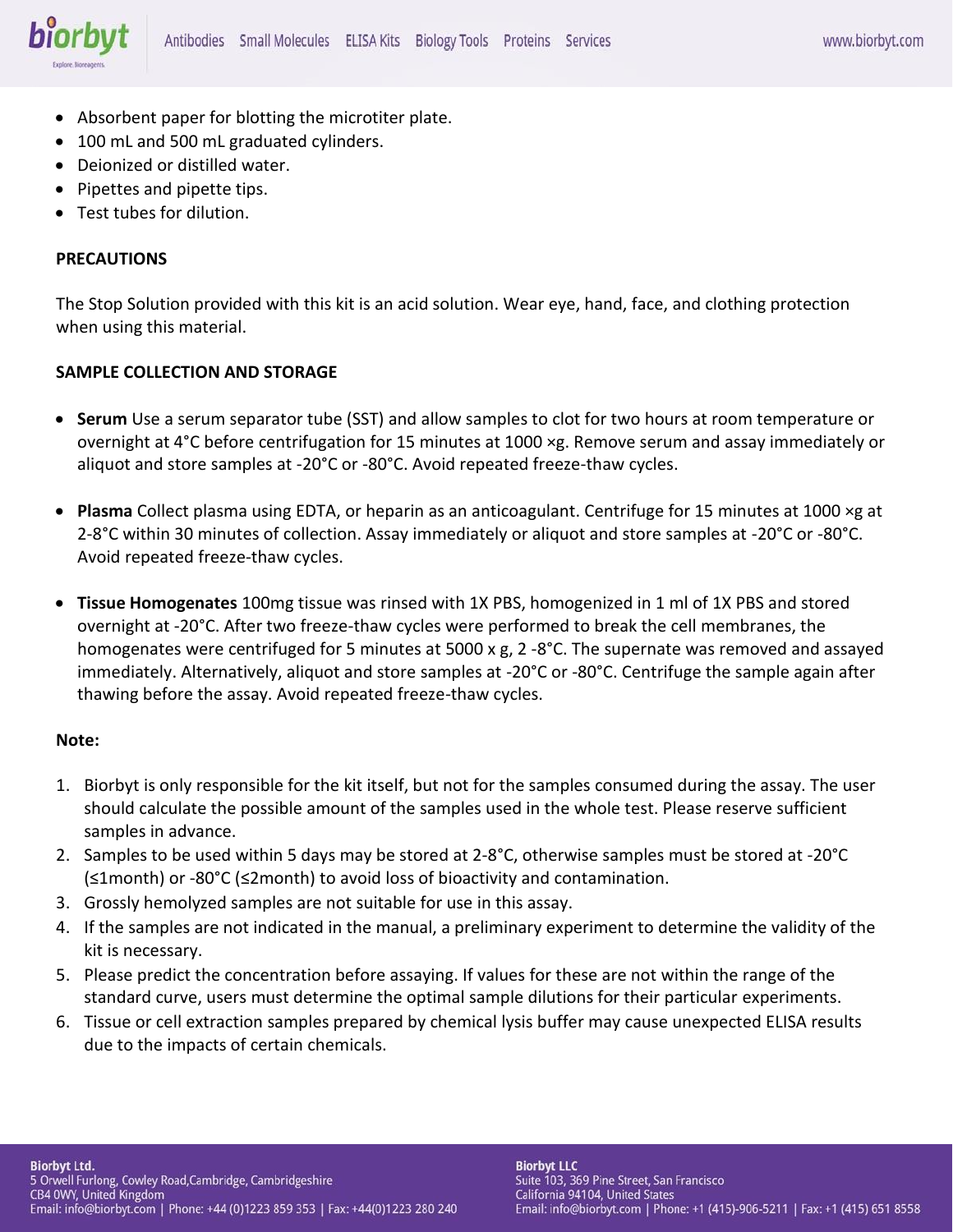

- 7. Owing to the possibility of mismatching between antigen from other resource and antibody used in our kits (e.g., antibody targets conformational epitope rather than linear epitope), some native or recombinant proteins from other manufacturers may not be recognized by our products.
- 8. Influenced by the factors including cell viability, cell number and also sampling time, samples from cell culture supernatant may not be detected by the kit.
- 9. Fresh samples without long time storage are recommended for the test. Otherwise, protein degradation and denaturalization may occur in those samples and finally lead to wrong results.

# **REAGENT PREPARATION**

# **Note:**

- **Kindly use graduated containers to prepare the reagent.**
- Bring all reagents to room temperature (18-25°C) before use for 30min.
- Distilled water is recommended to be used to make the preparation for reagents. Contaminated water or container for reagent preparation will influence the detection result.

**Wash Buffer(1x)-** If crystals have formed in the concentrate, warm up to room temperature and mix gently until the crystals have completely dissolved. Dilute 15 ml of Wash Buffer Concentrate (20 x) into deionized or distilled water to prepare 300 ml of Wash Buffer (1 x).

# **ASSAY PROCEDURE**

**Bring all reagents and samples to room temperature before use. Centrifuge the sample again after thawing before the assay. It is recommended that all samples and standards be assayed in duplicate.** 

- 1. Prepare all reagents and samples as directed in the previous sections.
- 2. Determine the number of wells to be used and put any remaining wells and the desiccant back into the pouch and seal the ziploc, store unused wells at 4°C.
- 3. Set a **Blank** well without any solution.
- 4. Add 50μl of **Standard** or **Sample** per well. Standard need test in duplicate.
- 5. Add 50μl of **HRP-conjugate** to each well (not to Blank well), then 50μl **Antibody** to each well. Mix well and then incubate for one hour at 37°C.
- 6. Aspirate each well and wash, repeating the process two times for a total of three washes. Wash by filling each well with **Wash Buffer** (200μl) using a squirt bottle, multi-channel pipette, manifold dispenser, or auto washer and let it stand for 10 seconds, complete removal of liquid at each step is essential to good performance. After the last wash, remove any remaining Wash Buffer by aspirating or decanting. Invert the plate and blot it against clean paper towels.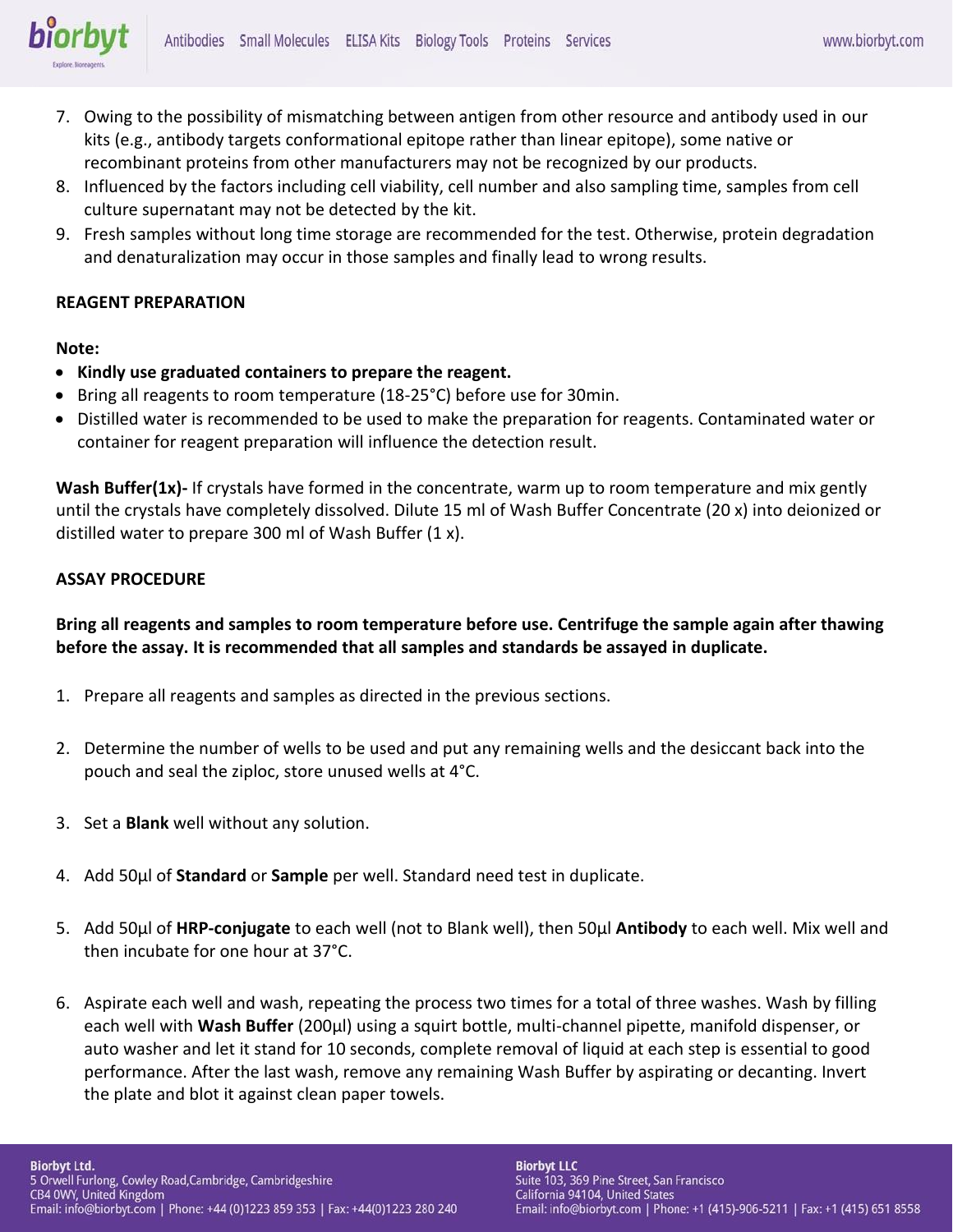

- 7. Add 50μl of **Substrate A** and 50μl of **Substrate B** to each well, mix well. Incubate for 15 minutes at 37°C. Keeping the plate away from drafts and other temperature fluctuations in the dark.
- 8. Add 50μl of **Stop Solution** to each well, gently tap the plate to ensure thorough mixing.
- 9. Determine the optical density of each well within 10 minutes, using a microplate reader set to 450 nm.

#### **Note:**

- 1. The final experimental results will be closely related to validity of the products, operation skills of the end users and the experimental environments.
- 2. Samples or reagents addition: Please carefully add samples to wells and mix gently to avoid foaming. Do not touch the well wall as possible. For each step in the procedure, total dispensing time for addition of reagents or samples to the assay plate should not exceed 10 minutes. This will ensure equal elapsed time for each pipetting step, without interruption. Duplication of all standards and specimens, although not required, is recommended. To avoid cross-contamination, change pipette tips between additions of each standard level, between sample additions, and between reagent additions. Also, use separate reservoirs for each reagent.
- 3. Incubation: To ensure accurate results, proper adhesion of plate sealers during incubation steps is necessary. Do not allow wells to sit uncovered for extended periods between incubation steps. Once reagents have been added to the well strips, DO NOT let the strips DRY at any time during the assay. Incubation time and temperature must be observed.
- 4. Washing: The wash procedure is critical. Complete removal of liquid at each step is essential to good performance. After the last wash, remove any remaining Wash Solution by aspirating or decanting and remove any drop of water and fingerprint on the bottom of the plate. Insufficient washing will result in poor precision and falsely elevated absorbance reading. When using an automated plate washer, adding a 30 second soak period following the addition of wash buffer, and/or rotating the plate 180 degrees between wash steps may improve assay precision.
- 5. Controlling of reaction time: Observe the change of color after adding Substrates (e.g. observation once every 10 minutes). Substrates should change from colorless or light blue to gradations of blue. If the color is too deep, add Stop Solution in advance to avoid excessively strong reaction which will result in inaccurate absorbance reading.
- 6. Substrates are easily contaminated. Substrates should remain colorless or light blue until added to the plate. Please protect it from light.
- 7. Stop Solution should be added to the plate in the same order as the Substrates. The color developed in the wells will turn from blue to yellow upon addition of the Stop Solution. Wells that are green in color indicate that the Stop Solution has not mixed thoroughly with the Substrates.